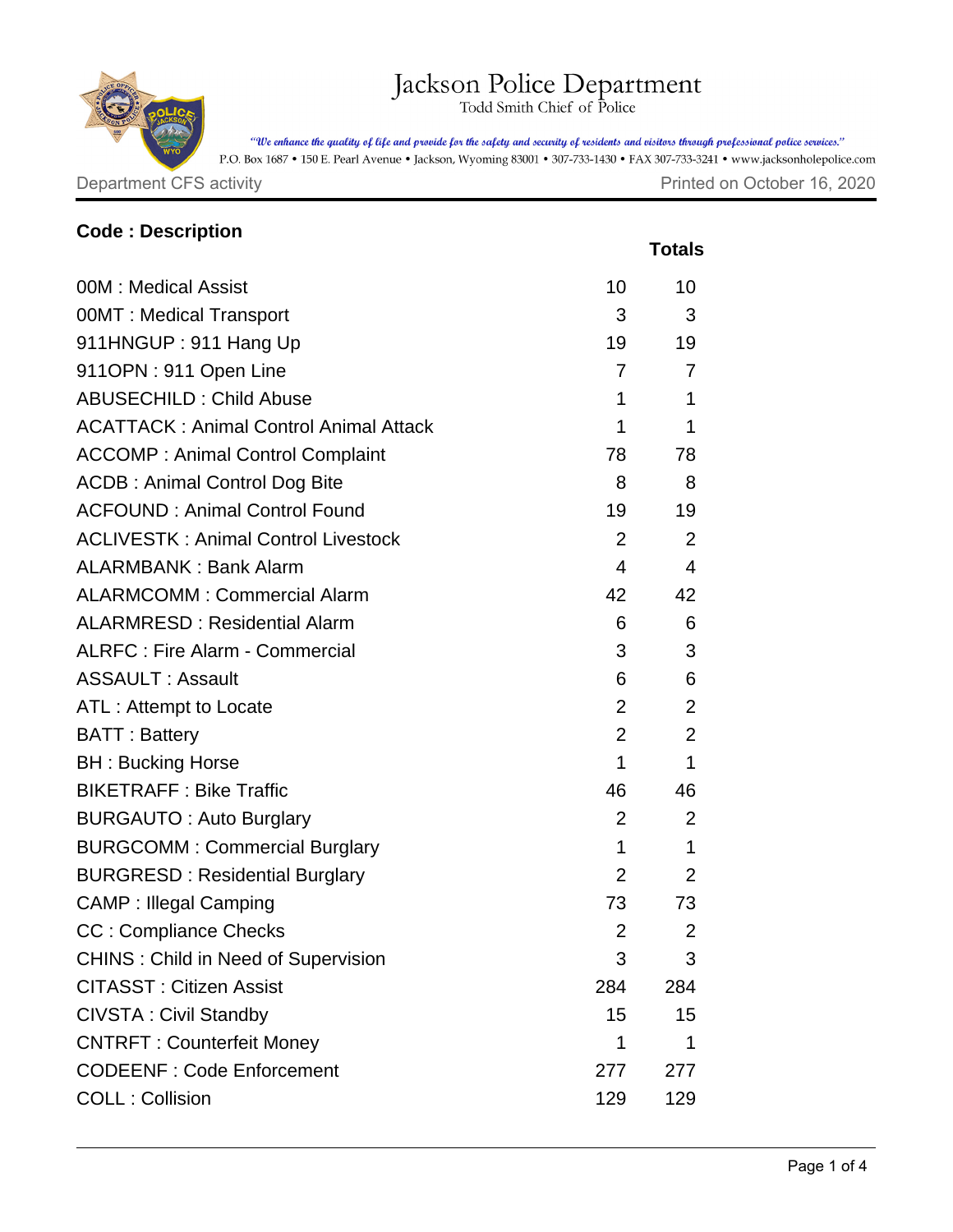## **Code : Description**

 **Totals**

| COLL/H&R: Collision Hit and Run                        | 38              | 38             |
|--------------------------------------------------------|-----------------|----------------|
| COLL/INJ: Collision with Injury                        | 3               | 3              |
| <b>DESTPROP: Destruction of Property</b>               | 18              | 18             |
| <b>DISTURB: Disturbance</b>                            | 90              | 90             |
| <b>DISTURBNOISE: Noise Disturbance</b>                 | 59              | 59             |
| <b>DRIVCOMP: Driving Complaint</b>                     | 56              | 56             |
| <b>DRUGS: Drugs</b>                                    | $\overline{7}$  | $\overline{7}$ |
| <b>DVD</b> : Domestic Dispute (Verbal)                 | $\overline{7}$  | $\overline{7}$ |
| DVP : Domestic Violence (Physical)                     | 10 <sup>°</sup> | 10             |
| <b>FALSEID: False Identification</b>                   | 18              | 18             |
| FIGHT: Fight                                           | $\overline{4}$  | $\overline{4}$ |
| FIREINV : Investigate Fire                             | $\overline{2}$  | 2              |
| <b>FIRESTRU: Structure Fire</b>                        | $\mathbf 1$     | $\mathbf 1$    |
| <b>FIREVEH: Vehicle Fire</b>                           | 1               | 1              |
| <b>FIREWRKS: Fireworks</b>                             | 9               | 9              |
| FOLLOWUP : Follow Up PATROL Investigation              | 202             | 202            |
| FRAUD: Fraud                                           | 13              | 13             |
| <b>GASLEAK: Gas Leak</b>                               | $\mathbf 1$     | 1              |
| <b>HARASS: Harassment</b>                              | 10              | 10             |
| <b>HAZMATSM: Hazmat -- Small</b>                       | 1               | 1              |
| <b>INFOCOMM: Communications Center Information</b>     | $\overline{2}$  | 2              |
| <b>INFOONLY: Information Only</b>                      | 8               | 8              |
| <b>INTOXPED: Intoxicated Pedestrian</b>                | 1               | 1              |
| <b>INVEST: Follow Up for INVESTIGATIONS</b>            | 4               | 4              |
| <b>LIQUOR: Liquor Violation</b>                        | 1               | 1              |
| LITTER: Littering                                      | 3               | 3              |
| <b>MALMIS: Malicious Mischief</b>                      | 5               | 5              |
| <b>NATDISAST: Natural Disaster</b>                     | 1               | 1              |
| OAA : Outside Agency Assist                            | 6               | 6              |
| <b>OAAWHP: Outside Agency Assist WY Highway Patrol</b> | 1               | 1              |
| <b>OPEN: Unsecure Building</b>                         | 1               | 1              |
| <b>ORDERVPROT: Protection Order Violation</b>          | 4               | 4              |
| <b>PARKCOMP: Parking Complaint</b>                     | 200             | 200            |
| <b>PARK: Parking Rounds</b>                            | 89              | 89             |
| <b>PARKVIOL: Parking Violation</b>                     | 90              | 90             |
|                                                        |                 |                |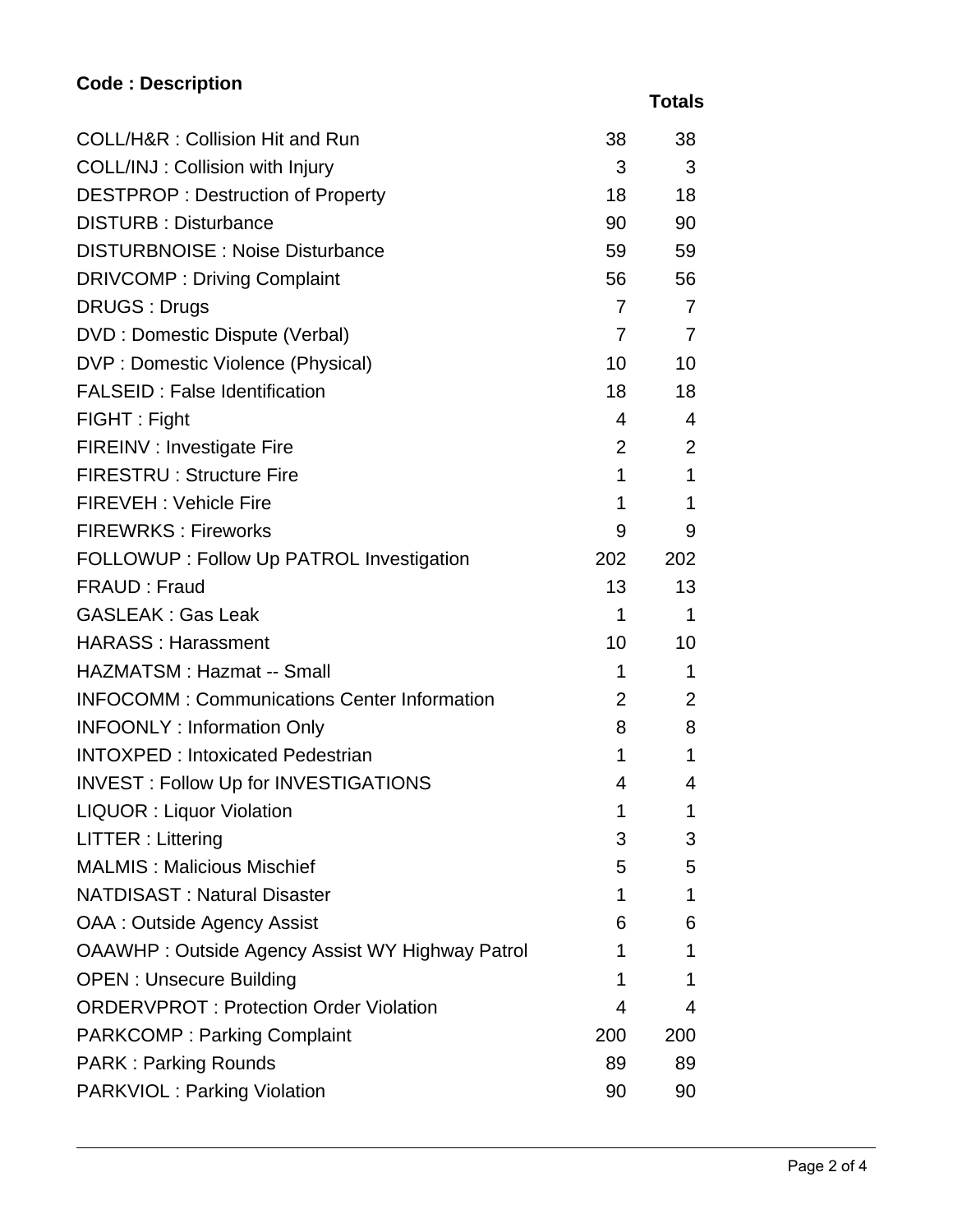## **Code : Description**

| ı<br>а<br>г.<br>ı |
|-------------------|
|-------------------|

| PASSSCHBUS : Illegal Passing of School Bus          | 2               | 2              |
|-----------------------------------------------------|-----------------|----------------|
| <b>PATCK: Patrol Check</b>                          | 3               | 3              |
| <b>PERMISS: Missing Person</b>                      | $\overline{7}$  | $\overline{7}$ |
| <b>PERSTOP: Pedestrian Stop</b>                     | 10              | 10             |
| <b>PERSUSP: Suspicious Person</b>                   | 55              | 55             |
| PHONEANNOY: Annoying Phone Calls                    | $\mathbf{1}$    | $\mathbf 1$    |
| PI: Public Intoxication                             | 15              | 15             |
| <b>PROPFND: Found Property</b>                      | 80              | 80             |
| <b>PROPLOST: Lost Property</b>                      | 14              | 14             |
| <b>PUBWKS: Public Works/Utilities</b>               | $\mathbf 1$     | $\mathbf 1$    |
| <b>RECK: Reckless Driving</b>                       | 1               | $\mathbf 1$    |
| <b>REDDI: Report Every Drunk Driver Immediately</b> | 30              | 30             |
| <b>REGVIOL: Registration Violation</b>              | 9               | 9              |
| <b>RUNAWAY: Runaway</b>                             | 1               | 1              |
| <b>SEXASLT: Sexual Assault</b>                      | 6               | 6              |
| <b>SHOPLIFT: Shoplifting</b>                        | 6               | 6              |
| <b>SHOTSFIRED: Shots Fired</b>                      | $\mathbf 1$     | $\mathbf 1$    |
| <b>SPECIAL: Special Assignment</b>                  | 9               | 9              |
| <b>STALKING: Stalking</b>                           | 4               | 4              |
| <b>SUICIDE: Suicide</b>                             | 1               | $\mathbf 1$    |
| <b>SUICIDSUB: Suicidal Subject</b>                  | $\overline{2}$  | 2              |
| <b>SUSCIR: Suspicious Circumstances</b>             | 128             | 128            |
| <b>TEST: Test Event</b>                             | $\overline{2}$  | 2              |
| <b>THAZ: Traffic Hazard</b>                         | 26              | 26             |
| <b>THEFTSERV: Theft of Services</b>                 | $\overline{7}$  | $\overline{7}$ |
| THEFT: Theft                                        | 45              | 45             |
| <b>THREATS: Threats</b>                             | 11              | 11             |
| <b>TRESPASS: Trespass</b>                           | 22 <sub>2</sub> | 22             |
| <b>TRUANCY: Truancy</b>                             | 2               | 2              |
| <b>TSTOP: Traffic Stop</b>                          | 831             | 831            |
| <b>VEHABND: Abandoned Vehicle</b>                   | 45              | 45             |
| <b>VEHASST: Motorist Assist</b>                     | 39              | 39             |
| <b>VEHINFO: Vehicle Information</b>                 | 2               | 2              |
| <b>VEHREC: Recovered Vehicle</b>                    | 1               | 1              |
| <b>VEHSTLN: Stolen Vehicle</b>                      | $\overline{2}$  | 2              |
|                                                     |                 |                |